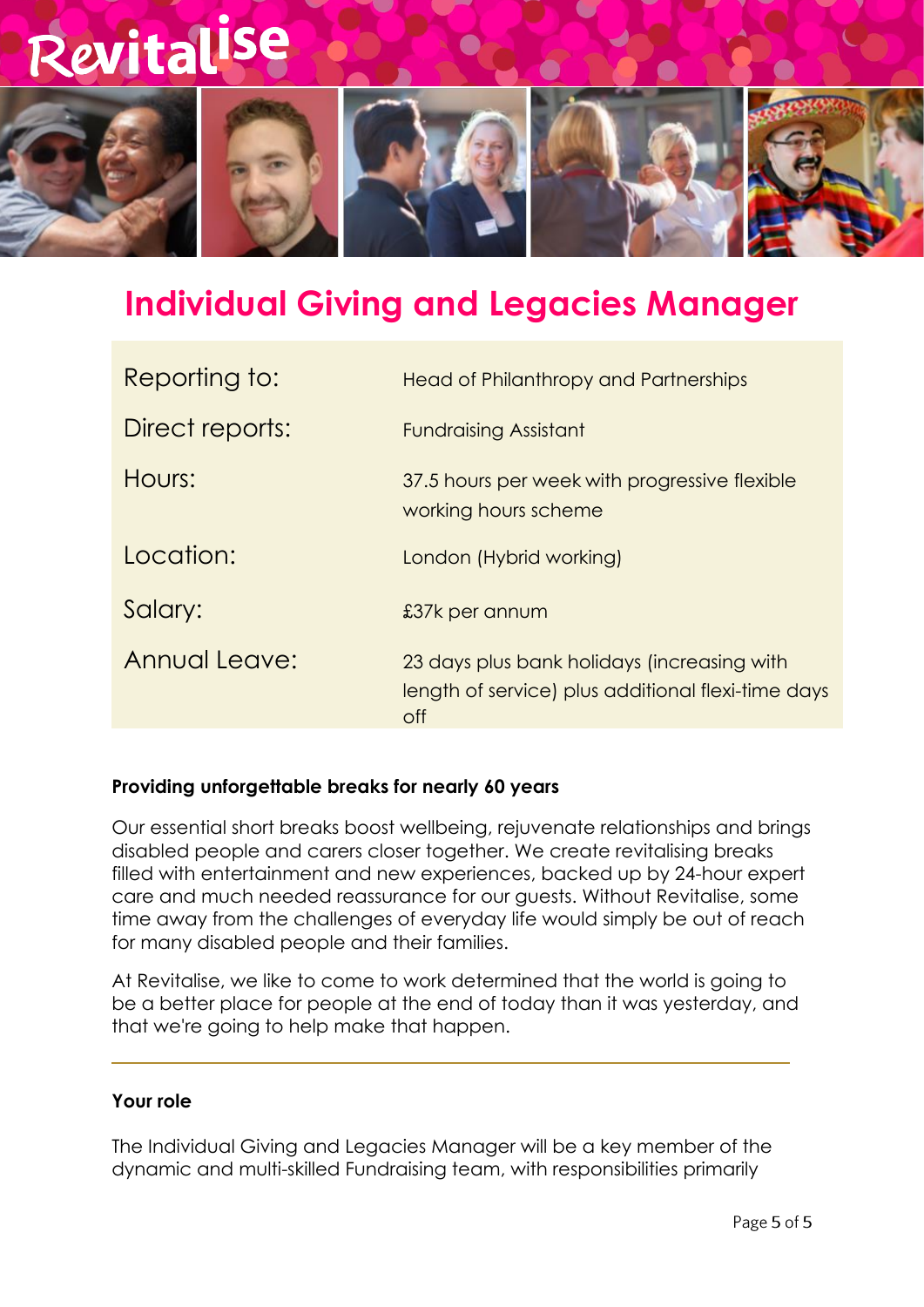

focused on delivering our Individual Giving and Legacies revenue streams. The candidate will also be responsible for managing and developing a Fundraising Assistant.

We are looking for someone with a passion to be in the Charity sector, who has solid experience in supporter engagement and the ability to tell a powerful story through a well thought out communications plan. This role requires someone with the creativity to find innovative ways to connect with our audience and grow fundraising revenue.

This role is an excellent opportunity for a passionate fundraiser to make their mark within the Charity, building upon a strong Individual Giving platform and leading a robust Legacies programme. The Manager will be responsible for implementing successful programmes for these revenue streams, making use of earned, owned and paid platforms. Digital marketing has become increasingly important in reaching supporters and this role would suit a candidate that has experience in this area and would like to grow within it.

The postholder will need a good understanding of ROI and lifetime value of supporter acquisitions, excellent communication skills (written & verbal) and a strong creative eye.

Due to the nature of a small fundraising team, the postholder would also be required to support colleagues with the delivery of local Corporate and Community relationships and may be required to undertake other appropriate duties and projects from time to time.

#### **Objectives of Role**

- 1. Lead Revitalise's **Individual Giving** and **Legacies programmes** and increase number of active and engaged supporters.
- 2. **Project manage** appeals and campaigns across multiple departments, delivering engaging & powerful stories and creative content across a range of channels and platforms (social media, print, PPC, newsletter etc).
- 3. Identify and implement opportunities to grow and evolve our Individual Giving and Legacies activity, delivering a better supporter experience and optimising the impact of our fundraising efforts.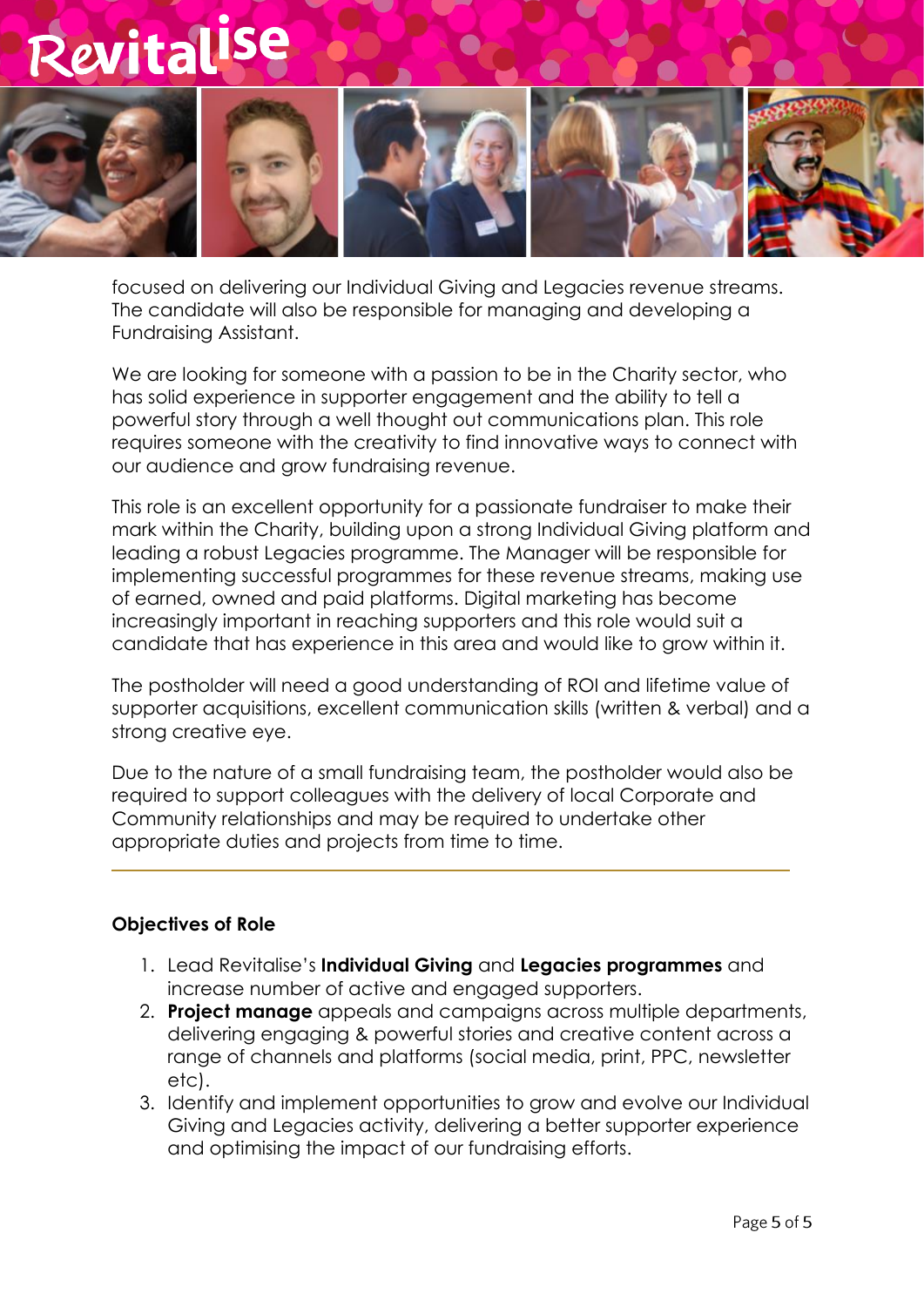

#### **Specific duties will include:**

- 1. Line Management of a Fundraising Assistant.
- 2. Work closely with the marketing and communications department to develop integrated fundraising appeals across owned, earned and paid platforms that encourage donations amongst our warm supporters and connects with a cold audience.
- 3. Drive forward the Individual Giving and Legacies fundraising strategy to increase our database of donors and maximise current donor potential. This includes promotion of a range of individual support opportunities including challenge events or community giving propositions.
- 4. Deliver & implement audience communication plans that encourages donor retention.
- 5. Work with the Head of Philanthropy and Partnerships to devise and implement growth strategies including leading on digital marketing to acquire new supporters.
- 6. Regular deep dive into audience segments within our database to report back on appeal analysis, learnings and future opportunities.
- 7. To take accountability for accurate monthly projections and budgeting and provide clear narrative around performance drivers/future recommendations.
- 8. Work closely with the Fundraising Assistant to ensure our CRM system up-to-date, tracking all donors, communication and income generation
- 9. To undertake any duties that the Director of fundraising may reasonably require of the team.
- 10. To support a positive, high performing and collaborative team culture that demonstrates the charity's commitments and priorities towards its people through agreed ways of working and agreed processes.

#### **Person Specification**

We need you to use the application form or your CV and covering letter to give evidence of how you meet the requirements in each point listed below.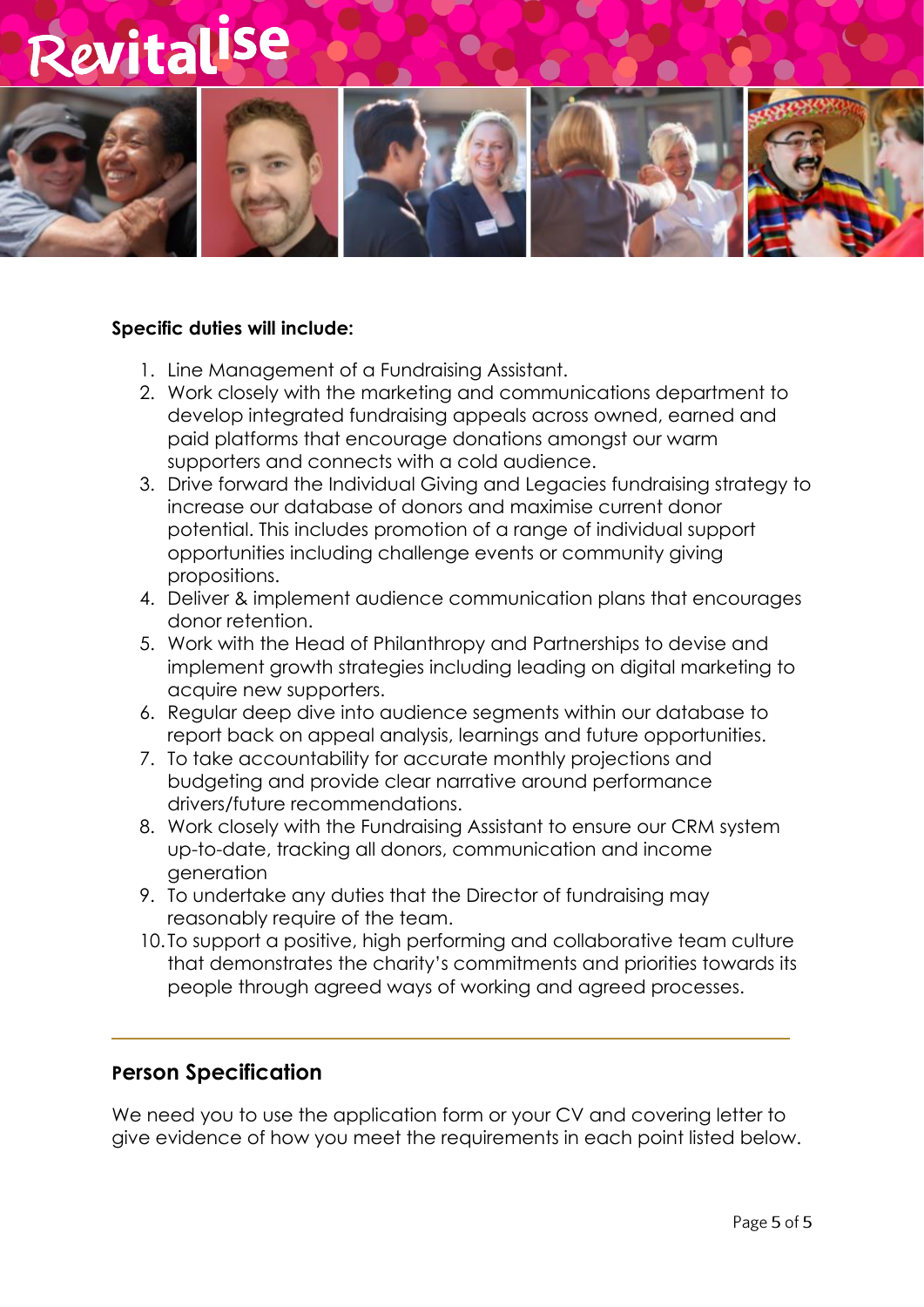

#### **Experience**

- 1. Experience in writing impactful and powerful stories to connect with different audiences.
- 2. Experience in developing and implementing robust acquisition strategies; including audience communication plans and digital marketing activity.
- 3. Project management of campaigns that run across both offline / traditional (CRM, print etc..) and digital (Social, CRM, Digital display, SEO etc..)
- 4. Using data, audience insight and analysis to successfully optimise messaging and campaign effectiveness across multiple channels and audiences, with a strong focus on print ROI and digital analytics.
- 5. Working within a target-driven environment and contributing solutionbased ideas to ensure targets were met.
- 6. Organising a demanding and varied workload, planning work and projects and successfully completing these to set deadlines.
- 7. Building and maintaining constructive collaborative relationships with a variety of internal and external contacts to achieve identified objectives and outcomes.
- 8. Developing and maintaining processes, procedures and information systems to support the work of a fundraising team and align with overall strategy.

#### **Skills, Knowledge and Abilities**

- 1. High level of self-motivation and confidence.
- 2. Demonstrable understanding of effective line management and commitment to developing team members.
- 3. Understanding of the full media mix of with specific experience in digital marketing.
- 4. Understanding of the key elements of delivering a fundraising appeal across multiple channels from objective setting, campaign design partner briefing, data management, content sourcing and drafting and performance monitoring.
- 5. Genuine interest in working with Revitalise's client group.
- 6. Excellent attention to detail.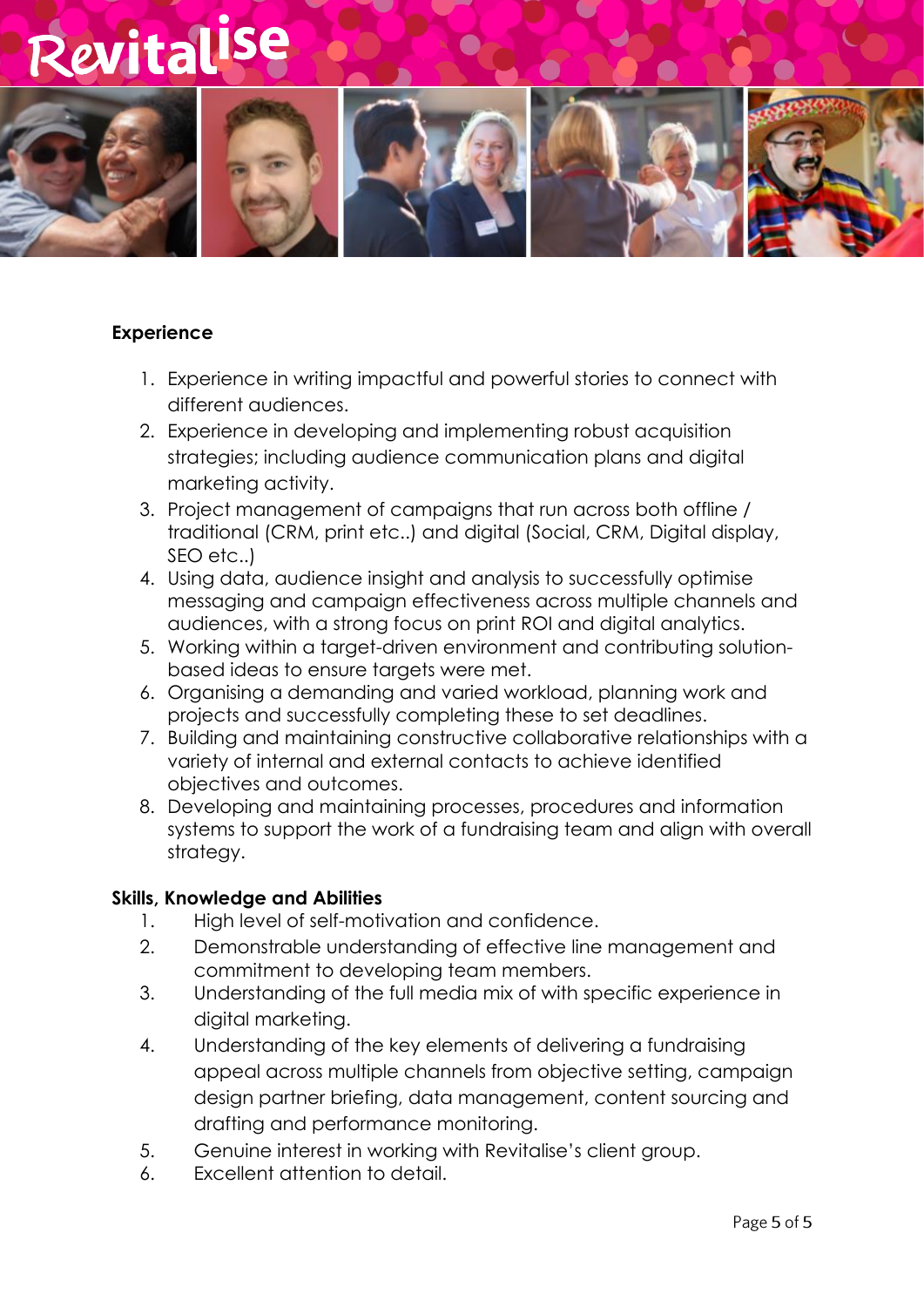

- 7. Understanding of how CRM databases work.
- 8. A demonstrable commitment to Revitalise's values in all personal and professional behaviours: inclusive, change-maker, passionate, caring, joyful, hardworking.
- 9. Experience of legacy marketing is desirable not but not essential

#### **In addition, the following are required for this role. However, you do not need to address these in your application**

- Willingness to work flexibly in response to changing organisational requirements.
- Willingness and ability to travel within the UK from time to time with overnight stays where necessary.

**In the interview and selection process, we will be assessing candidates against the following competencies (you do not need to address these in your application form/covering letter).**

| Competency                              | What are we looking for                                                                                                                                                                                                                                                                                                                                                                                           |
|-----------------------------------------|-------------------------------------------------------------------------------------------------------------------------------------------------------------------------------------------------------------------------------------------------------------------------------------------------------------------------------------------------------------------------------------------------------------------|
| 1. Caring and<br>including              | Is passionate and professional about Revitalise's purpose to<br>deliver a great experience for our guests<br>Strives to create a warm, supportive and enjoyable<br>guest/customer and working environment<br>Seeks feedback to improve the team's services and champions<br>improvement initiatives<br>Actively promotes equality, diversity and inclusion among<br>$\bullet$<br>colleagues and guests/customers. |
| 2.<br>Collaborating<br>and influencing  | Shows self-awareness, empathy and manages emotions<br>$\bullet$<br>appropriately at work<br>Welcomes feedback to improve personal style and contribution<br>$\bullet$<br>Collaborates well with other people<br>Networks effectively internally and externally<br>Shows sound oral communication and influencing skills                                                                                           |
| <b>Understanding</b><br>3.<br>and doing | Able to find and analyse relevant written and numerical<br>$\bullet$<br>information and use it to make sound judgements<br>Able to think strategically and make sensible decisions<br>$\bullet$<br>Demonstrates the necessary technical skills and aptitudes at the<br>level that are required for the role<br>Has good writing skills at the level required for the job                                          |